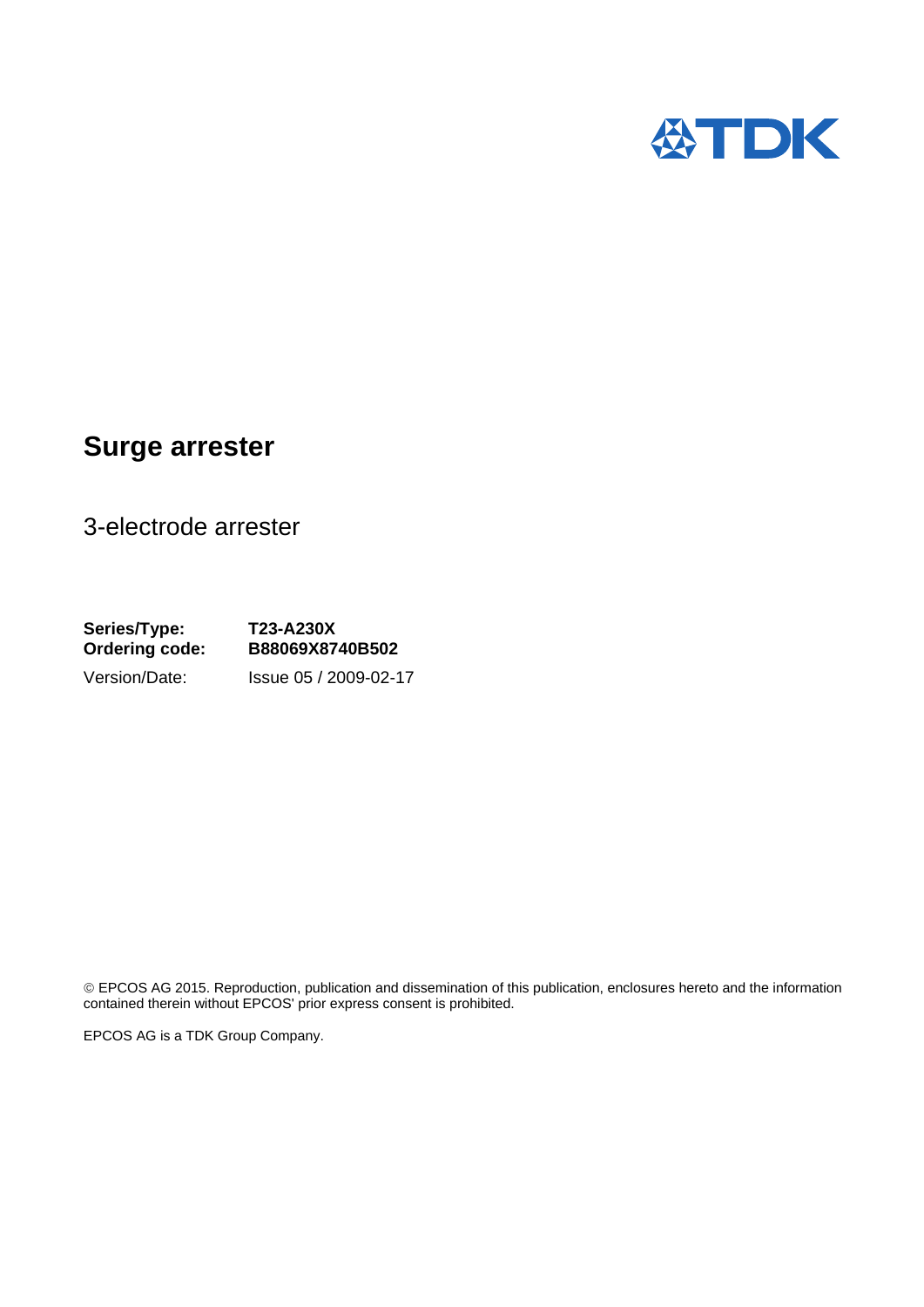

### **3-electrode arrester T23-A230X**

**1988069X8740B502 B88069X8740B502** 

| <b>Features</b> |                                | <b>Applications</b> |                      |
|-----------------|--------------------------------|---------------------|----------------------|
|                 | • Standard size                |                     | Line protection      |
| $\blacksquare$  | Fast response time             |                     | Station protection   |
|                 | • Very high current rating     |                     | <b>Base stations</b> |
|                 | • Stable performance over life |                     |                      |
| $\blacksquare$  | Very low capacitance           |                     |                      |
| $\blacksquare$  | High insulation resistance     |                     |                      |
| $\blacksquare$  | RoHS-compatible                |                     |                      |

### **Electrical specifications**

| DC spark-over voltage 1) 2) 4)                      | 230                                                                                                           | $\vee$          |
|-----------------------------------------------------|---------------------------------------------------------------------------------------------------------------|-----------------|
|                                                     | ± 20                                                                                                          | %               |
| Impulse spark-over voltage <sup>4)</sup>            |                                                                                                               |                 |
| at 100 V/µs<br>- for 99 % of measured values        | < 400                                                                                                         | $\vee$          |
| - typical values of distribution                    | < 350                                                                                                         | $\vee$          |
| - for 99 % of measured values<br>at 1 kV/us         | < 500                                                                                                         | V               |
| - typical values of distribution                    | < 450                                                                                                         | $\vee$          |
| Service life                                        |                                                                                                               |                 |
| 50 Hz; 1 s $^{5)}$<br>10 operations                 | 10                                                                                                            | A               |
| 50 Hz; 9 cycles $5$<br>operation<br>1.              | 50                                                                                                            | A               |
| $8/20 \,\mu s^{-5}$<br>10 operations                | 20                                                                                                            | kA              |
| $8/20 \,\mu s^{-5}$<br>operation                    | 25                                                                                                            | kA              |
| 10/250 $\mu$ s <sup>5)</sup><br>5 operations        | 5                                                                                                             | kA              |
| 10/350 $\mu$ s <sup>5)</sup><br>2 operations        | 5                                                                                                             | kA              |
| 10/1000 $\mu s^{5}$<br>300 operations               | 200                                                                                                           | A               |
| Insulation resistance at 100 $V_{dc}$ <sup>4)</sup> | >10                                                                                                           | $G\Omega$       |
| Capacitance at 1 MHz <sup>4)</sup>                  | < 1.5                                                                                                         | pF              |
| Transverse delay time 3)                            | < 0.2                                                                                                         | μs              |
| Arc voltage at 1 A                                  | $\sim 35$                                                                                                     | $\vee$          |
| Glow to arc transition current                      | ~1~                                                                                                           | A               |
| Glow voltage                                        | ~1200                                                                                                         | $\vee$          |
| Weight                                              | ~2                                                                                                            | g               |
| Operation and storage temperature                   | $-40+90$                                                                                                      | $\rm ^{\circ}C$ |
| Climatic category (IEC 60068-1)                     | 40/90/21                                                                                                      |                 |
| Marking, blue negative                              | <b>EPCOS</b><br>230 YY O<br>230<br>- Nominal voltage<br>YY.<br>- Year of production<br>- Non radioactive<br>O |                 |

### KB AB E / KB AB PM Issue 05 / 2009-02-17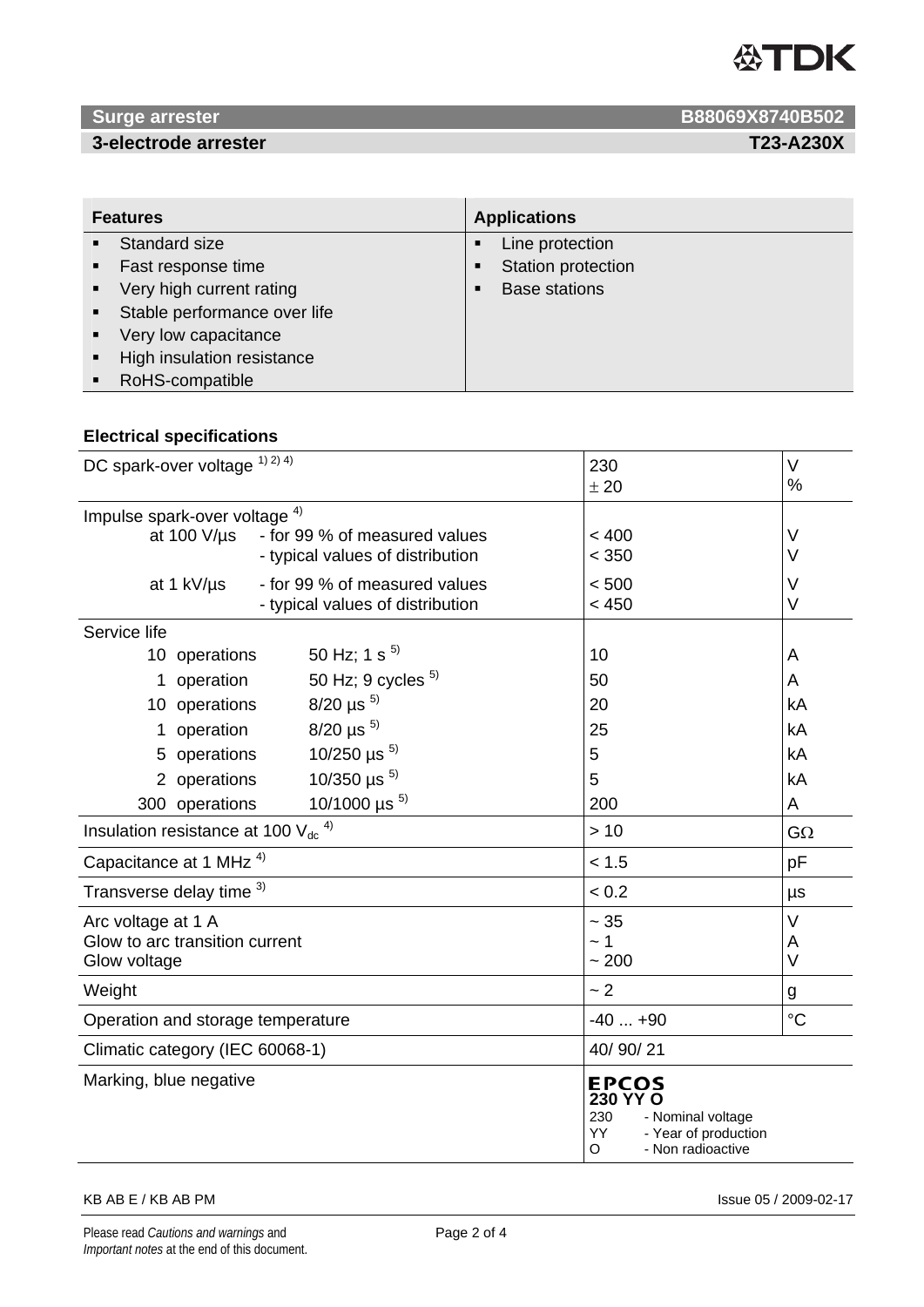# **ASTDK**

### **1** 3-electrode arrester T23-A230X

- <sup>1)</sup> At delivery AQL 0.65 level II, DIN ISO 2859
- <sup>2)</sup> In ionized mode
- Test according to ITU-T Rec. K.12
- <sup>4)</sup> Tip or ring electrode to center electrode
- 5) Total current through center electrode, half value through tip respectively ring electrode.

Terms in accordance with ITU-T Rec. K.12 and DIN 57845/VDE0845

### **Dimensional drawing**



### **Cautions and warnings**

- **Surge arresters must not be operated directly in power supply networks.**
- Surge arresters may become hot in case of longer periods of current stress (danger of burning).
- Surge arresters may be used only within their specified values. In case of overload, the lead contacts may fail or the component may be destroyed.
- Damaged surge arresters must not be re-used.

### KB AB E / KB AB PM **Issue 05 / 2009-02-17**